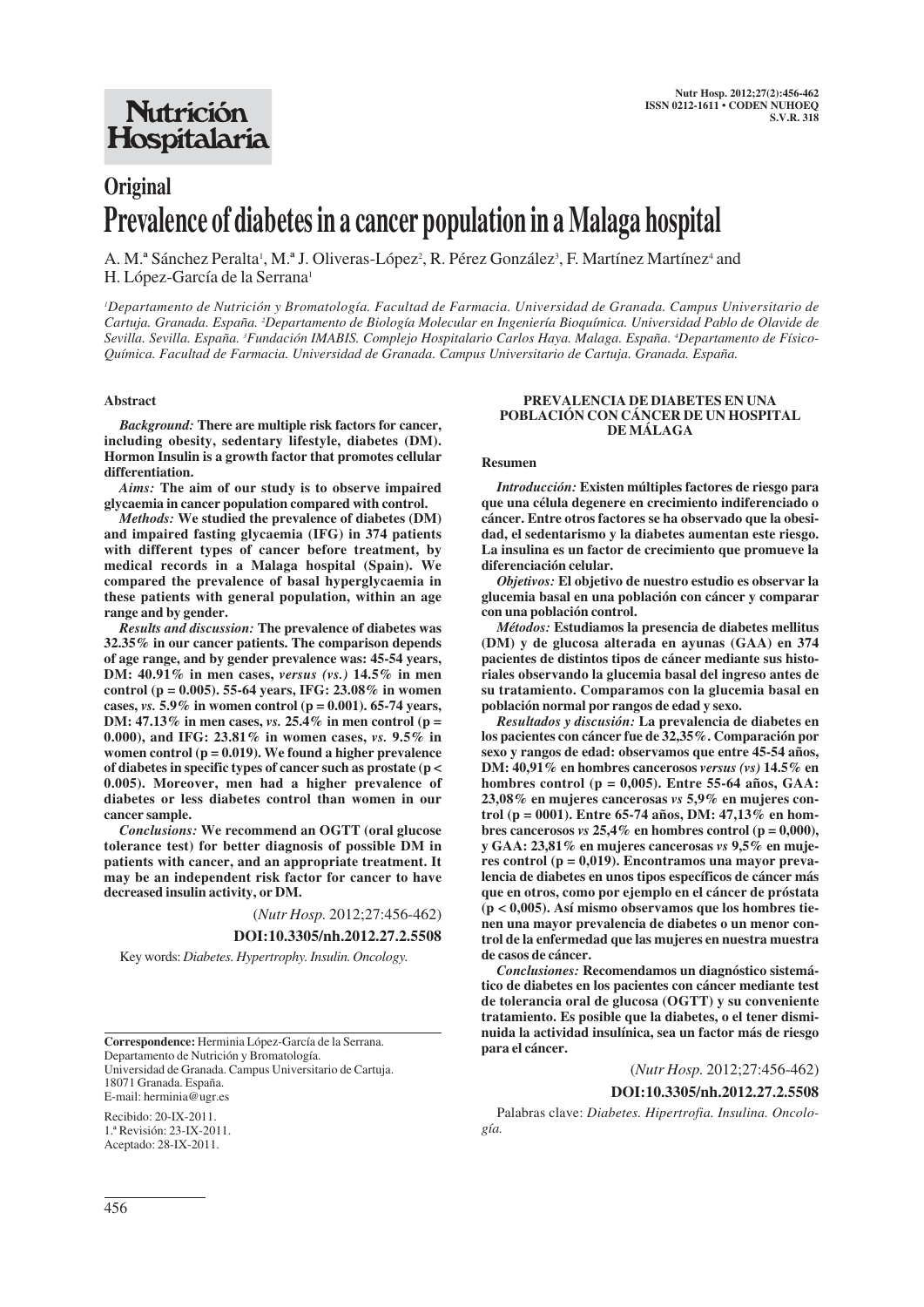# **Abbreviations**

ADA: American Diabetes Association. BMP2: Bone morphogenetic protein 2. CROASA: Andalucian Radio Oncology Centre of Health.

DEN: Diethyl nitrosamine. DM: Diabetes Mellitus. DM2: Type-2 Diabetes Mellitus. Normal G: Normal glycaemia IFG: Impaired fasting glycaemia. IGF-1: Growth factor similar to insulin-1. NADH: Reduced nicotinamide adenine dinucleotide WHO: World Health Organisation. OGTT: Oral glucose tolerance test. STZ: Streptozotocin. T2DM: Type 2 diabetes mellitus.

### **Introduction**

This study analyses the prevalence of basal hyperglycaemia in cancer patients to observe whether it is greater than in the general population. Insulin favours cellular differentiation, thereby its functional deficiency could imply a greater risk of undifferentiated growth (cancer).

There are numerous studies that have linked diabetes to certain cancers, considering it a risk factor for cancer patients.1-8

Other studies have monitored patients with diabetes in order to observe the development of illnesses such as cancer, but these require studying the entire vital period of the patient.<sup>1</sup>

The lack of activity of the insulin hormone results in decreased use of glucose by the body's tissues, increasing glucose levels in the blood. Diabetes Mellitus (DM) is defined as "the set of metabolic diseases of heterogeneous origin and symptoms, characterized by hyperglycaemia resulting from defects in insulin secretion, action (insulin resistance) or both.<sup>9</sup>

The increase of blood glucose displays a deficiency in the activity of insulin that can involve an abnormal glucose tolerance, mainly for digestive sites, an insulin-resistance with compensatory hyperinsulinemia, or less insulin secretion.<sup>10</sup>

In cell growth, two processes must be distinguished, hyperplasia (which maintains the cell number) and hypertrophy which provides differentiation and functionality to the cell. A study on rats demonstrates that differentiation can be induced by hypertrophy with bone morphogenetic protein 2 (BMP2) and insulin.<sup>11</sup>

It has been proved that to obtain mice which develop hepatocarcinogenesis induced by diethyl nitrosamine (DEN), the results are greater if diabetes is also induced in them by injecting streptozotocin (STZ).12

The origin of cancer is multi-factorial, and it has been associated with risk factors such as obesity, diabetes, sedentary lifestyle, highly glycaemic foods, etc. It is difficult to know if diabetes is an independent risk factor for cancer.13,14 Although a recent study indicated that type-2 diabetes (DM2) is associated with endometrial cancer, regardless of whether the rest of the risk factors were present. Diabetes was associated with this type of cancer in women who were slim, overweight and moderately obese.<sup>15</sup> Another study confirms this, and observed that the effective treatment of type 2 diabetes might contribute to endometrial cancer prevention.16 Therefore, some recent studies support the idea that diabetes could be considered a risk factor for cancer, with independence of the weight of the patient.

It has also been noted that in the early stages of diabetes, normal levels of insulin can be increased to maintain its activity in an attempt to compensate for the insulin resistance that occurs initially in these patients, but the efficiency of their activity is diminished.<sup>17</sup>

Generally, cancer depends on numerous trigger factors (multi-factorial). In tissue that begins to show hyperplasic growth, many changes in different systems have had to occur so that the tissue degenerates into tumour growth.

The diagnosis of diabetes Mellitus and alteration of glucose tolerance is established according to the World Health Organisation (WHO) and the American Diabetes Association (ADA).<sup>18,19</sup> According to the report from the Expert Committee for the diagnosis and classification of diabetes Mellitus, fasting plasma glucose is classified as up to 110 mg/dl (6.1 mmol/l, normal glycaemia), from 110 to 125 mg/dl (impaired fasting glycaemia, IFG) and greater than or equal to 126 mg/dl (diabetes mellitus, DM).20

Type 2 diabetes mellitus (T2DM) is the most common type of diabetes (90% of global cases), and it's dependent by age.21-23.

The objectives of this study are to estimate the prevalence of high basal glycaemia in a population of individuals with cancer from a hospital in Malaga (Spain), and compare with the results of glycaemia obtained in previous studies carried out in healthy individuals by gender and by age.

# **Methods**

# *Subjects characteristics*

A cross-sectional study was performed on a population of 374 patients with cancers in different tissues, from the Hospital Carlos Haya, Hospital Civil and the Andalucian Radio Oncology Centre of Health (CROASA) of Malaga (Spain). Data were obtained from medical records at hospital admission before treatment. These were collected from May 2004 to June 2006. Inclusion criteria were individuals over 18 years of age, diagnosed with cancer, (baseline glycaemia data appeared in the general medical record). Patients whose records lacked any of the required data were excluded (gender, age, fasting glycaemia, type of cancer).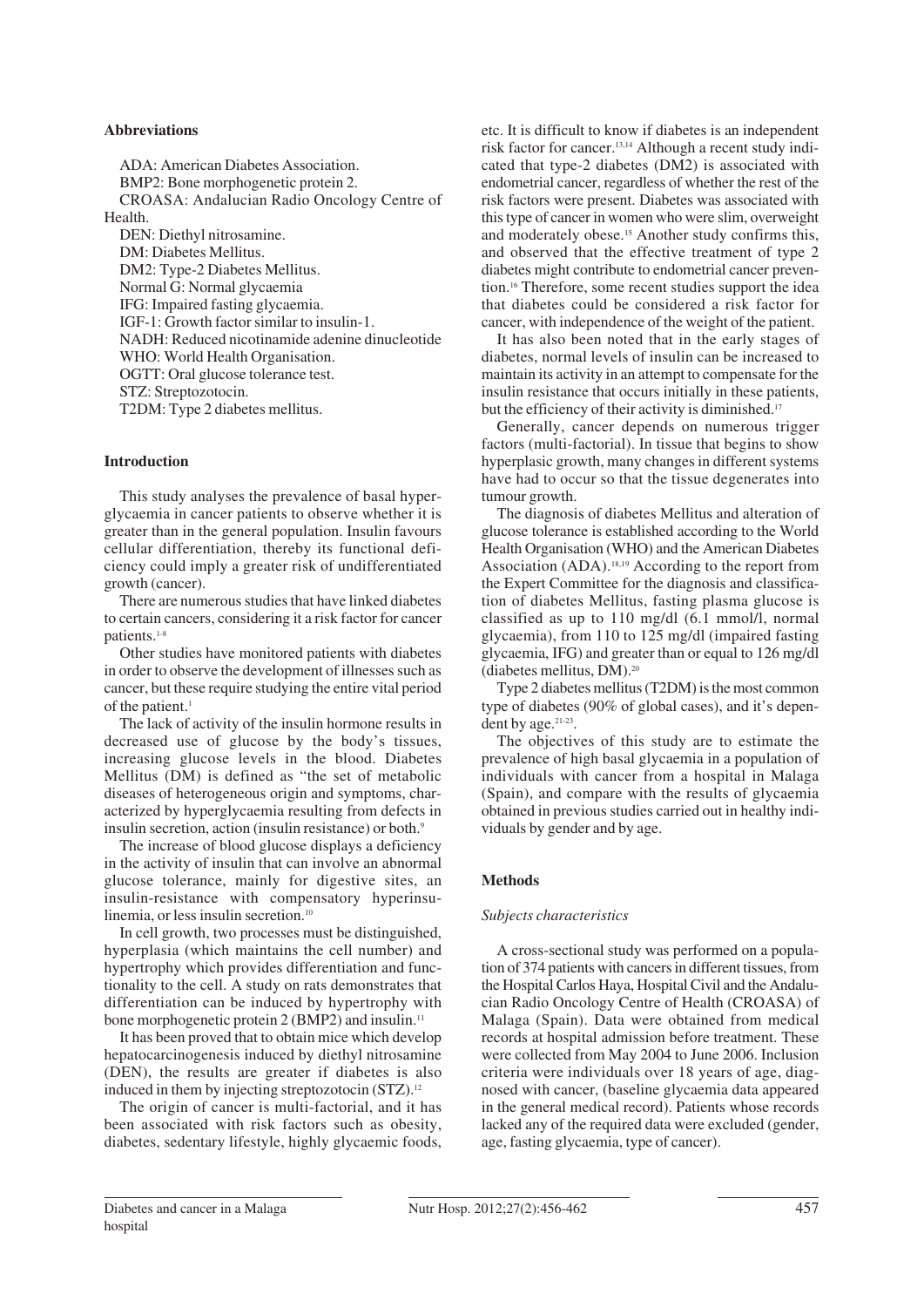### *Glycaemia control*

The basal glycaemia levels were measured at the moment of admission of the patient diagnosed with cancer. The results were mostly obtained from the clinical laboratory of the Carlos Haya hospital, and were taken by measuring the absorbance due to reduced nicotinamide adenine dinucleotide (NADH) by means of a dichromate endpoint technique (340 and 383 nm). All results were obtained in mg/dl.

# *Control group*

Data about the hyperglycaemia of the healthy population was obtained from previous publication carried out in the population of Gerona, Spain.23 In this publication baseline glycaemia was analyzed by ten years range and by gender.

Diabetes prevalence is known to increase as people age, thus the correlation of diabetes and cancer without a proper age matched control group is meaningless.

# *Types of cancer of the sample*

The cancers studied were breast, lung, colorectal, bone, liver, pancreas, other gastrointestinal, skin, female reproductive organ, vesical urothelium, prostate and others; with a sample size differently depending on the frequency of each type of cancer.

# *Statistical analysis*

The prevalence of impaired basal glycaemia in patients with cancer was estimated. To compare these results with the prevalence of impaired glycaemia in a baseline healthy population, the exact method based on binomial distribution was used.

In the case of categorical variables the chi-square or Fisher (if more than 20% of expected frequencies were less than 5) tests were applied.

#### **Results**

## *Anthropometric characteristics*

The study sample consisted of 54.8% men and 45.2% women. The average age was 61 years with a standard deviation of 13. The median was 64 years. In the sample, 24.6% of individuals were between 55 and 64 years of age, 34.5% of individuals were between 65 and 74, and 12.3% of individuals were over 75 years. Mean basal glycaemia levels were 119.58 mg / dl with a standard deviation of 44.5.

# *Types of cancer distribution*

The 21.4% of individuals of the sample had breast cancer, 18.2% had colorectal cancer, 14.2% had prostate cancer, 13.9% had skin cancer, 13.9% had lung cancer, 5.6% had other digestive cancers, 2.7% had female reproductive organ cancer, 2.4% had vesical urothelium cancer, 1.6% had pancreatic cancer, 0.8% had bone cancer, 0.5% had liver cancer, and 4.8% had other types of cancers. Due to the low frequencies that had bone cancer, liver, pancreas and vesical urothelium, these were regrouped in "other cancers" for further analysis.

# *Cancer age distribution*

Regarding the distribution of the sample by type of cancer and by age range, it was observed that 66% (higher percentage) of individuals with prostate cancer were between 65 and 74 years of age, 34.6% of individuals with lung cancer were between 55 and 64 years of age, 26.9% of individuals with skin cancer were between 65 and 74 years, 45.6% of individuals with colorectal cancer were between 65 and 74 years, 40% of individuals with female reproductive organ cancer were between 55 and 64 years, and 22.5% of individuals with breast cancer were between 45 and 54 years, and with the same percentage, between 55 and 64 years (fig. 1).



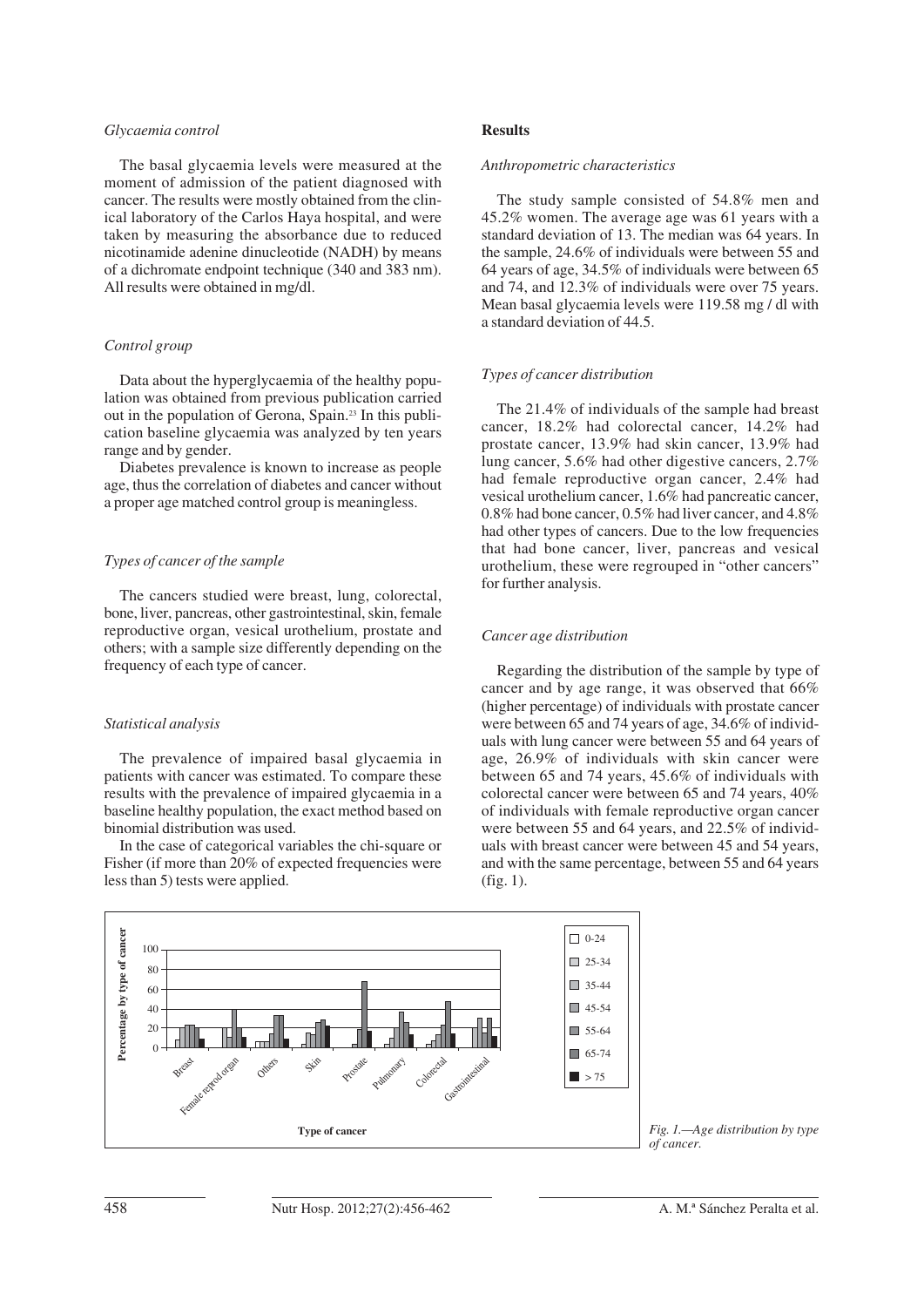| Distribution of IFG and DM in the sample by type of cancer in a Malaga hospital |         |                            |                           |       |                      |                  |                     |                  |  |  |
|---------------------------------------------------------------------------------|---------|----------------------------|---------------------------|-------|----------------------|------------------|---------------------|------------------|--|--|
|                                                                                 | n < 6.1 | $N^o$ subjects<br>with IFG | $N^o$ subjects<br>with DM | Total | Prevalence<br>of IFG | $\boldsymbol{p}$ | Prevalence<br>of DM | $\boldsymbol{p}$ |  |  |
| <b>Breast</b>                                                                   | 44      | 17                         | 19                        | 80    | 21.25                | 0.34             | 23.75               | $0.00**$         |  |  |
| Pulmonary                                                                       | 31      | 8                          | 13                        | 52    | 15.38                | 0.97             | 25                  | $0.02*$          |  |  |
| Colorectal                                                                      | 27      | 15                         | 26                        | 68    | 22.06                | 0.31             | 38.24               | 0.31             |  |  |
| Bone                                                                            | 2       | $\theta$                   |                           | 3     |                      |                  |                     |                  |  |  |
| Liver                                                                           |         | $\theta$                   |                           | 2     |                      |                  |                     |                  |  |  |
| Pancreatic                                                                      | 2       | $\overline{2}$             | 2                         | 6     |                      |                  |                     |                  |  |  |
| Gastrointestinal                                                                | 15      | 3                          | 3                         | 21    | 14.29                | 0.80             | 14.29               | $0.01*$          |  |  |
| Skin                                                                            | 25      | 8                          | 19                        | 52    | 15.38                | 0.97             | 36.54               | 0.08             |  |  |
| Female reproductive organ                                                       | 5       | 3                          | $\overline{c}$            | 10    | 30.00                | 0.39             | 20                  | 0.18             |  |  |
| vesical urothelium                                                              | 4       |                            | 4                         | 9     |                      |                  |                     |                  |  |  |
| Prostate                                                                        | 20      | 7                          | 26                        | 53    | 13.21                |                  | 49.06               |                  |  |  |
| Others                                                                          | 12      |                            | 5                         | 18    | 5.56                 | 0.65             | 27.78               | 0.19             |  |  |
| All                                                                             | 188     | 65                         | 121                       | 374   | 17.38                |                  | 32.35               |                  |  |  |

**Table I**

\*p < 0.05 *versus* breast cancer.

\*\*p < 0.005 *versus* breast cancer.

# *Diabetes prevalence in cancer patients*

The prevalence of diabetes was 32.35%, establishing a cut-off point of 126 mg/dl baseline glycaemia in individuals with cancer over 18 years in a hospital in Malaga (table I).

The prevalence of DM in individuals with prostate cancer differs significantly from the prevalence of DM in breast cancer  $(P < 0.005)$ , the prevalence of DM in lung cancer  $(P = 0.02)$ , and the prevalence DM in individuals with other gastrointestinal cancers (*P =* 0.01) (table I).

In figure 2, it is noted that some types of cancer are associated with diabetes more than others: 49.06% of individuals with prostate cancer, 38.24% with colorectal cancer, 36.54% with skin cancer, 25% with lung cancer, 23.75% with breast cancer, 20% with female reproductive organ cancer, and 14.29% of other gastrointestinal cancers. Therefore it is demonstrated that the presence of diabetes is associated with the type of cancer (*P <* 0.03).

The prevalence of diabetes (bearing in mind the cut-off point of 126 mg/dl) is 7.69% in a population of individuals with cancer between 35 and 44 years of age, 25.45% between 45 and 54 years of age, 32.61% between 55 and 64 years of age, 42.69% between 65 and 74 years old, and 41.30% older than 75 years (table II).

On introducing a gender perspective in the analysis, it was observed that the prevalence of diabetes was 40.91% in the population of men with cancer between 45 and 54 years of age, 32.08% between 55 and 64 years, 47.13% between 65 and 74 years, and 42.31% in men more than 75 years old (table II).

In women cancers, the prevalence of diabetes was 15.15% between 45 and 54 years, 33.33% between 55 and 64 years, 33.33% between 65 and 74 years and 40% in women more than 75 years old (table II). The prevalence of diabetes is 38.54% in men with cancer and 24.85% in women. In the bivariate analysis, it was observed that the level of glycaemia above 126 mg/dl and the gender variable are related (*P =* 0 .005).



*Fig. 2.—Percentage of diabetics and non-diabetics throughout the sample by type of cancer.*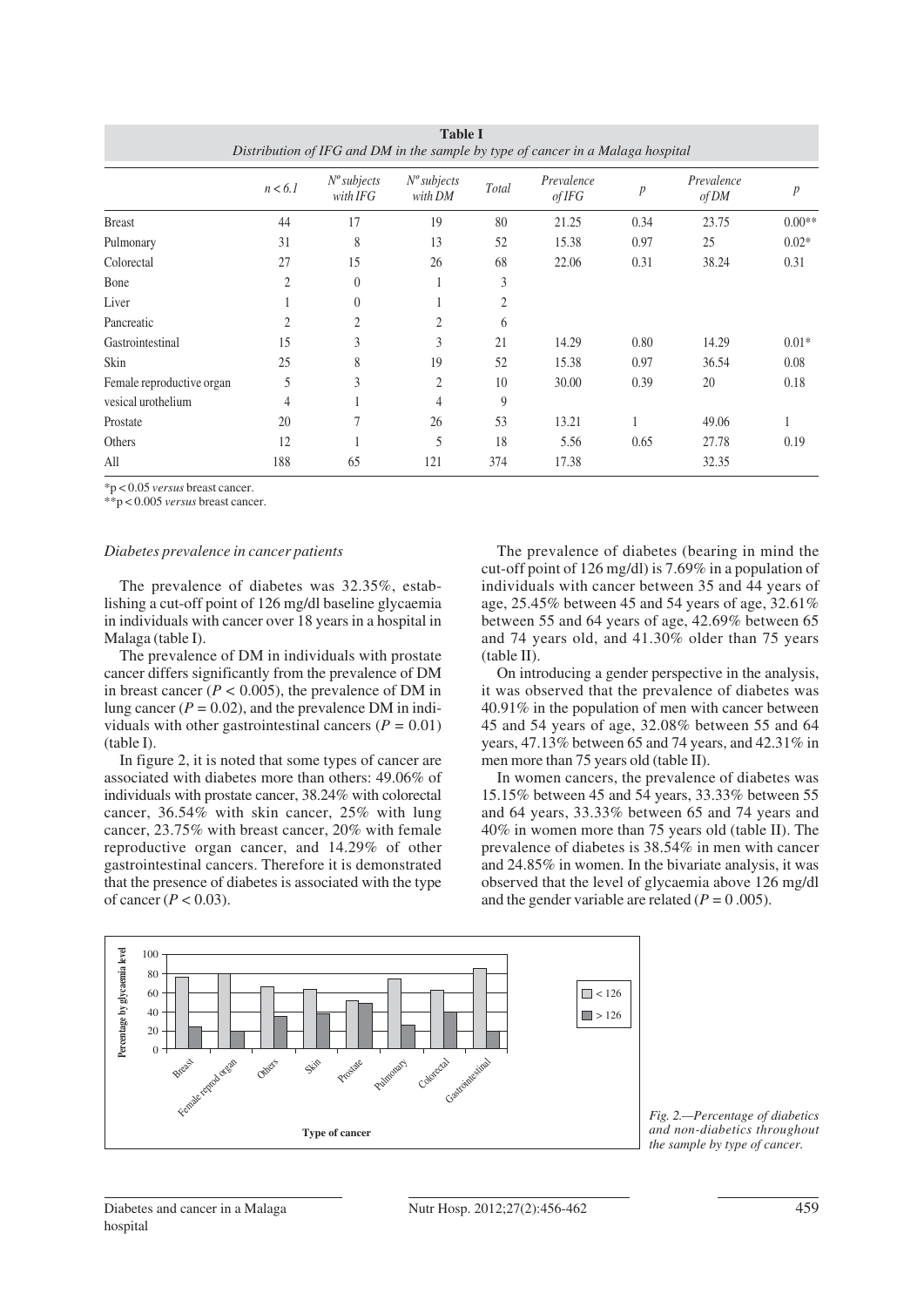| <b>Table II</b><br>Prevalence of diabetes in individuals with cancer by age and gender in a Malaga hospital |                     |                       |               |                     |                       |               |                     |                       |               |  |  |  |
|-------------------------------------------------------------------------------------------------------------|---------------------|-----------------------|---------------|---------------------|-----------------------|---------------|---------------------|-----------------------|---------------|--|--|--|
|                                                                                                             | Total               |                       |               | Men                 |                       |               | Women               |                       |               |  |  |  |
|                                                                                                             | Normal G<br>$n(\%)$ | <b>IFG</b><br>$n(\%)$ | DM<br>$n(\%)$ | Normal G<br>$n(\%)$ | <b>IFG</b><br>$n(\%)$ | DM<br>$n(\%)$ | Normal G<br>$n(\%)$ | <b>IFG</b><br>$n(\%)$ | DM<br>$n(\%)$ |  |  |  |
| $0 - 24$                                                                                                    | 2(100)              |                       |               | 2(100)              |                       |               |                     |                       |               |  |  |  |
| $25 - 34$                                                                                                   | 11(100)             |                       |               | 2(100)              |                       |               | 9(100)              |                       |               |  |  |  |
| 35-44                                                                                                       | 29 (74.36)          | 7(17.95)              | 3(7.69)       | 10(76.92)           | 2(15.38)              | 1(7.69)       | 19 (73.08)          | 5(19.23)              | 2(7.69)       |  |  |  |
| $45 - 54$                                                                                                   | 34(61.82)           | 7(12.73)              | 14(25.45)     | 11(50)              | 2(9.09)               | 9(40.91)      | 23(69.70)           | 5(15.15)              | 5(15.15)      |  |  |  |
| 55-64                                                                                                       | 44 (47.83)          | 18(19.57)             | 30(32.61)     | 27(50.94)           | 9(16.98)              | 17(32.08)     | 17(43.59)           | 9(23.08)              | 13(33.33)     |  |  |  |
| 65-74                                                                                                       | 52(40.31)           | 22(17.05)             | 55 (42.64)    | 34 (39.08)          | 12(13.79)             | 41(47.13)     | 18 (42.86)          | 10(23.81)             | 14(33.33)     |  |  |  |
| >75                                                                                                         | 16(34.78)           | 11(23.91)             | 19(41.30)     | 9(34.62)            | 6(23.08)              | 11(42.31)     | 7(35)               | 5(25)                 | 8(40)         |  |  |  |
| All                                                                                                         | 188 (50.27)         | 65 (17.38)            | 121(32.35)    | 95 (46.34)          | 31(15.12)             | 79 (38.54)    | 93 (55.03)          | 34(20.12)             | 42 (24.85)    |  |  |  |

#### *Comparison with control group*

45-54 years: In men cases DM: 40.91% (9/22) versus 14.5% in controls ( $P = 0.005$ ). In men cases IFG: 9.09% (2/22) *versus* 15% in controls (*P* = 0.676). In women cases DM: 15.15% (5/33) *versus* 8% in controls ( $P = 0.299$ ). In women cases IFG: 15.5% (5/33) *versus* 7.5% in controls (*P* = 0.246).

55-64 years: In men cases DM: 32.08% (17/53) versus  $23\%$  in controls ( $P = 0.241$ ). In men cases IFG: 16.98% (9/53) *versus* 16.4% in controls (*P* = 0.914). In women cases DM: 33.33% (13/39) *versus* 18.6% in controls ( $P = 0.059$ ). In women cases IFG: 23.08% (9/39) *versus* 5.9% in controls (*P* = 0.001)

65-74 years: In men cases DM: 47.13% (41/87) *versus* 25.4 % in controls ( $P = 0.000$ ). In men cases IFG: 13.79% (12/87) *versus* 12.4 % in controls (*P* = 0.897). In women cases DM: 33.33% (14/42) *versus* 24.1% in controls  $(P = 0.297)$ . In women cases IFG: 23.81% (10/42) *versus* 9.5% in controls (*P* = 0.019). Using as a control group the results obtained from the study in Gerona, table 1, in the general population.<sup>23</sup>

Between 45 and 64 years old, some types of cancers were associated with an increased risk of presenting DM with respect to the control group,<sup>23</sup> breast cancer in women  $[RR = 3.23 \text{ CI} = (2.23 - 4.69)]$ , prostate cancer in men  $[RR = 3.30 \text{ CI} = (1.64 - 6.65)]$ . The same occurs with IFG for breast cancer in women  $[RR = 3.89 \text{ CI} =$  $(2.56-5.93)$ ] and for prostate cancer in men [RR = 2.54]  $CI = (1.05 - 6.14)$ , (fig. 3).

In individuals between 65 and 74 years of age, were associated with an increased risk of DM, skin [RR =



*Fig. 3.—Graph of IFG-DM by type of cancer among 45-64 and 65-74 year-olds.*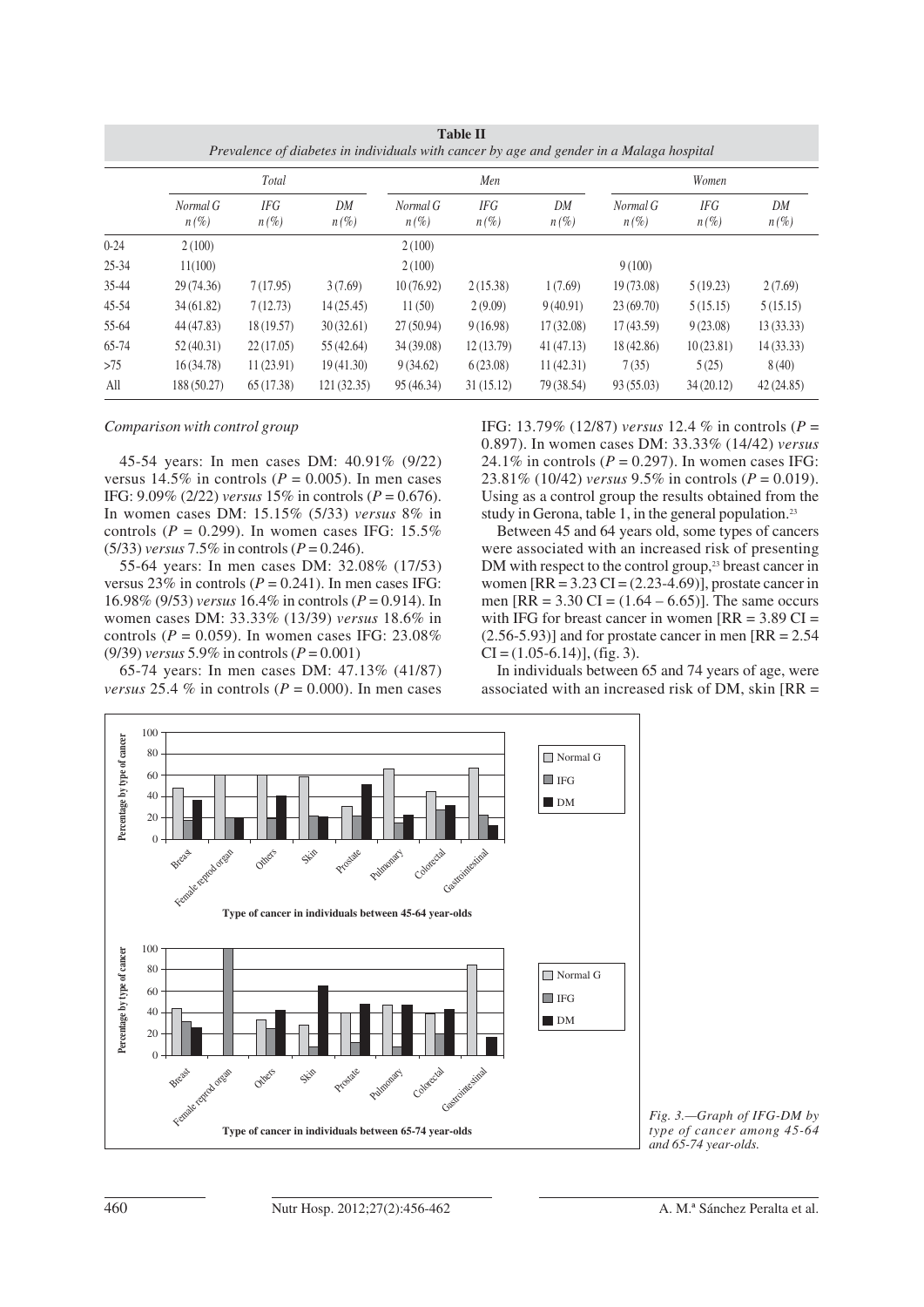2.81 CI =  $1.62 - 4.90$ ), lung  $RR = 2.03$  CI =  $(1.14 -$ 3.61)], colorectal  $[RR = 2.11 \text{ CI} = (1.41-3.17)]$ , and prostate  $[RR = 2.17 \text{ CI} = (1.48-3.18)]$ . In the same age range, were associated with an increased risk of IFG with respect to the controls, colorectal  $[RR = 3.01 \text{ CI} =$  $(1.87-4.84)$ ; prostate in men [RR = 1.80 CI =  $(1.11-$ 2.92)], breast cancer in women  $[RR = 4.31 \text{ CI} = (2.39 - 1.31 \text{ CI})$ 7.75)] (fig. 3).

# **Discussion**

Between 18 and 40 years of age there are less cancer patients, likewise T2DM is more frequent in adults so the comparison of the percentage of diabetics in our sample with the normal population focuses on ten-year age ranges from 45 years. In addition, the percentage of diabetics increases with age, which was taken into account in the different age ranges.

The highest percentage of individuals diagnosed with cancer that comprise our sample are in the range of 65 to 74 years of age, and the higher incidence of diabetes in individuals with cancer are in the same range, as this is the age range of highest risk for both diseases.

Some cancers are associated more with diabetes and IFG than others, and analyzing by age groups an increase in DM is observed in prostate cancer, in 'others', breast and colorectal in patients between 45 and 64 years old, a general increase in IFG is also noticed except in 'others', where precisely the DM is greatly increased. Between 65 and 74 years of age, there is a large percentage of DM in skin, prostate, lung and colorectal cancer, but a large increase of IFG was observed in female cancers (breast and reproductive organ). IFG indicates an alteration of the insulin activity, demonstrating greater association with the early stages or with more monitoring of the illness. Some studies have observed a difference in healthy behavior between women and men in Spain, both in preventive health care and in food hygiene. A 2006 study indicates that the percentage of women using health service doctors in Spain is greater.<sup>24</sup> This implies a higher registration of chronic diseases, but also more monitoring of them, in Spanish women.

Sometimes the location of a cancer is not clearly defined, and includes various tissues at a time. Some cancers are less common, constituting a smaller sample size (in "others").

It has been shown that there are cases of malnutrition in patients with advanced cancer<sup>25</sup>. However, our patients were not under treatment as their biochemical data were obtained at hospital admission, before treatment.

Likewise, a large proportion of patients with DM2 are obese. In obesity, there is more energy input than output. The intake of rich and excessive food associated with a sedentary lifestyle, in our current society may be increasing the risk of diabetes, and according to other studies, the risk of cancer. An increase of DM2 in children is currently being observed.<sup>26,27</sup> This study<sup>27</sup> highlights the importance of preventing the metabolic disorders associated with diabetes (higher intake - less exercise), and the need to promote physical activity from childhood, and for the ages at risk from DM2. However, a recent paper reveals that even so, there is an alarming increase of obesity and overweight on school children population in Spain.28

Other authors analyze the diseases that may occur more frequently in diabetics, but they require almost the entire vital period of the patient to establish them<sup>1</sup>. This study analyzes directly what happens in the same cancer patients with their glycaemia levels. Our study, carried out at the time of diagnosis, deals with the cause and not the effects of any particular treatment. The possible confounding effect introduced by reoccurring cancers was monitored during the collection of data gathered at the time of the first diagnosis of cancer.

A limitation of our study is to use the general population data obtained in previous studies as a control group. It is not therefore possible, from this type of analysis, to reach conclusions at the individual level based on general population, as we are comparing cancer with non-cancerous.

Spanish anthropometric studies confirm a high prevalence of overweight in general population over 45 years<sup>29</sup> and inclusive in a younger range of age.<sup>30</sup> Furthermore, this authors<sup>30</sup> state that the situation is worse than a few years ago. Moreover, other European studies reveal changes in body mass index of patients with cancer, showing a prevalence of overweight related to some types of cancer and age ranges.<sup>31,32</sup> Some authors<sup>31</sup> have performed a report of nutritional status of cancer patients 48 hours after the hospital admission, concluding that a prevalence of overweight is observed in population over 45 years, in both healthy subjects and those with cancer. However, in our paper Diabetes Mellitus has shown to be significantly more notorious in cancer patients than in healthy population.

The possible selection bias introduced by false negatives due to a poor intake, i.e. diabetics whose glycaemia test can give negatives during fasting, could be avoided by applying a glucose tolerance test (OGTT). This has already been suggested in some studies, noting the increased prevalence of diabetes in patients treated for prostate cancer,<sup>33</sup> which leads us to propose a complementary diagnosis of DM in cancer patients by OGTT.

Diabetes can be a risk factor for many diseases. Our work looks at the prevalence of DM in the cancer patient, but it would be interesting to note its presence in the entry of other illness.

In conclusion, there is an association between cancer and diabetes, which shows that Diabetes should be considered one more factor among many that affect cancer. For prospective studies, there may be the need to investigate in more detail the highest correlation with particular types of cancer.